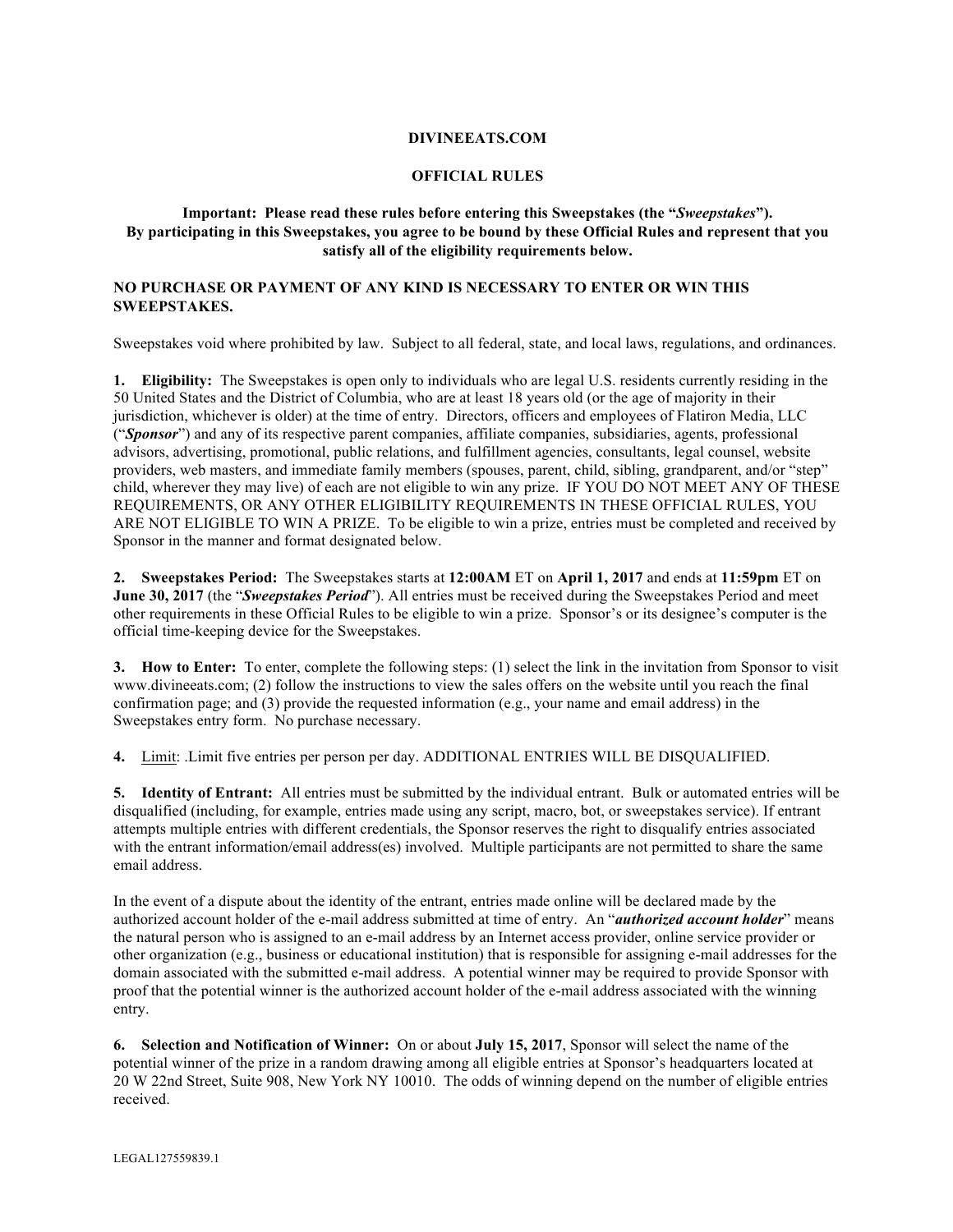The potential winner will be notified via **email**. Except where prohibited by law, the potential winner must sign and return, within seven days of being notified, an Affidavit of Eligibility and Liability/Publicity Release in order to claim his/her prize. If (i) the attempted notification is returned as undeliverable without a forwarding address; (ii) any required documents are not returned within seven days, including but not limited to the Affidavit of Eligibility and Liability/Publicity Release; or (iii) if winner is otherwise unable to accept the prize as stated, the prize will be forfeited and may be awarded to an alternate winner. Alternate drawings will continue until the prize is rewarded. If, by reason of a print or other error, more prizes are claimed than the number set forth in these Official Rules, an alternate winner will be selected in accordance with the above selection process from among all eligible claimants making purportedly valid claims to award the one prize available.

Verification of Potential Winner: The potential winner is subject to verification by Sponsor, whose decisions related to the Sweepstakes are final and binding. An entrant is not a winner of the prize unless and until entrant's eligibility has been verified and entrant has been notified that verification is complete.

**7. Prize:** One winner will be awarded a gift card for \$1,000 to be used for one year's worth of pet food.

Prize Restrictions: ALL FEDERAL, STATE AND LOCAL TAXES ASSOCIATED WITH THE RECEIPT OR USE OF ANY PRIZE ARE THE SOLE RESPONSIBILITY OF THE WINNER. Prize is not transferable. No substitutions or exchanges (including for cash) of prize will be permitted, except that Sponsor reserves the right to substitute a prize of comparable or greater value for any prize. Only one prize is available to be won in the Sweepstakes.

Except for applicable manufacturer's standard warranties, prize is awarded "AS IS" and WITHOUT WARRANTY OF ANY KIND, express or implied (including, without limitation, any implied warranty of merchantability or fitness for a particular purpose).

**8. Disclaimer:** Sponsor and any of its respective parent companies, subsidiaries, affiliates, directors, officers, professional advisors, consultants, contractors, public relations firms, employees and advertising, fulfillment and marketing agencies (collectively, the "*Released Parties*") will not be responsible for: (a) any late, lost, misrouted, garbled or distorted or damaged transmissions or entries; (b) phone, electronic, hardware, software, network, Internet, or other computer- or communications-related malfunctions or failures; (c) any Sweepstakes disruptions, injuries, losses or damages caused by events beyond the control of Sponsor or by non-authorized human intervention; or (d) any printing or typographical errors in any materials associated with the Sweepstakes.

**9. Limitations of Liability/Releases: By entering the Sweepstakes, you release Sponsor and all Released Parties from any liability whatsoever, and waive any and all causes of action, related to any claims, costs, injuries, losses, or damages of any kind arising out of or in connection with the Sweepstakes or delivery, misdelivery, acceptance, possession, use of, or inability to use, any prize (including, without limitation, claims, costs, injuries, losses and damages related to personal injuries, death, damage to or destruction of property, rights of publicity or privacy, defamation or portrayal in a false light, whether intentional or unintentional), whether under a theory of contract, tort (including negligence), warranty or other theory.**

THE RELEASED PARTIES WILL HAVE NO LIABILITY FOR ANY LOST PROFITS OR OTHER CONSEQUENTIAL, SPECIAL, PUNITIVE, INDIRECT, OR INCIDENTAL DAMAGES, ARISING FROM OR RELATED TO YOUR PARTICIPATION IN THE SWEEPSTAKES OR USE OR INABILITY TO USE ANY PRIZE, EVEN IF A RELEASED PARTY HAS BEEN ADVISED OF THE POSSIBILITY OF SUCH DAMAGES. THE FOREGOING DISCLAIMER OF CERTAIN DAMAGES AND LIMITATION OF LIABILITY WILL APPLY TO THE MAXIMUM EXTENT PERMITTED BY APPLICABLE LAW.

**10. Use of Winner's Name, Likeness, etc.:** Except where prohibited by law, entry into the Sweepstakes constitutes permission to use each winner's name, hometown, aural and visual likeness and prize information, without limitation, for advertising, marketing, and promotional purposes without further permission or compensation (including in a public-facing winner list). As a condition of being awarded any prize, except where prohibited by law, winner may be required to execute a consent to the use of their name, hometown, aural and visual likeness and prize information, without limitation, for advertising, marketing, and promotional purposes without further